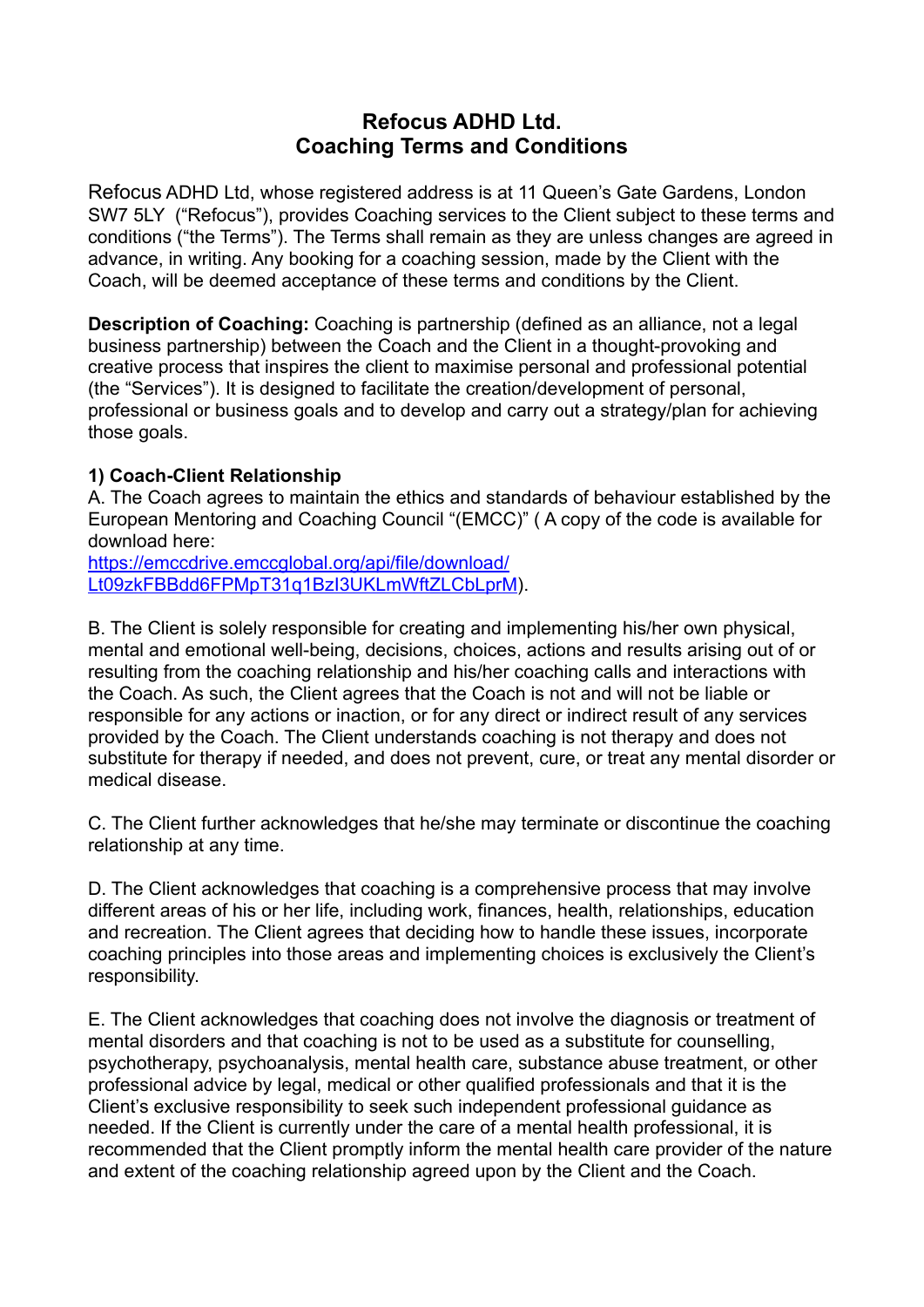F. The Client understands that in order to enhance the coaching relationship, the Client agrees to communicate honestly, be open to feedback and assistance and to create the time and energy to participate fully in the sessions.

G. If the coachee is under 18 the Client gives permission for Catherine Hudson or a coach associated with Refocus to work with their child/children and acknowledges that this may also involve discussion with third parties such as the school, tutors, medical professionals and therapists, as required.

## **2) Services**

The Coach agrees to supply the Services, whether in person or via electronic means of communication (e.g. Zoom, Teams, telephone call), to the Client and the Client agrees to pay the Fee for them subject to these Terms. ("Fee" means the sum payable for the Services)

The exact date and time of our supply of the Services and of the amount of the Fee shall be agreed in advance between the Client and the Coach and shall be notified to the Client either by telephone or by email. The Coach will be available to Client by e-mail and voicemail in between scheduled meetings as defined by the Coach.

The Coach may also be available for additional time, per the Client's request on a prorated basis rate of (for example, reviewing documents, reading or writing reports, engaging in other Client related services outside of coaching hours).

#### **3) Schedule and Fees**

An initial assessment session is up to one and a half hours and is payable in advance. Subsequent sessions are 55-minute session.

Double sessions of 1 hour 45 minutes can be booked as agreed.

During the process of the work, if work is required to be undertaken outside of the sessions (including telephone discussions with the Client or other appropriate party), a charge per fifteen minutes will be applicable.

Travelling time will be charged (unless the session is within 2 miles of the coach's home). Fees are set out in the attached Schedule.

Payment must be received before the initial session starts. Other work and telephone discussions will be invoiced close to or on the last day of the calendar month and payment is due within 3 days of the emailing of the invoice. Non payment within 30 days will result in an administrative charge of £25 per month to cover additional costs.

## **4) Confidentiality**

This coaching relationship, as well as all information (documented or verbal) that the Client shares with the Coach as part of this relationship, is bound by the principles of confidentiality set forth in the EMCC Code of Ethics. However, please be aware that the Coach-Client relationship is not considered a legally confidential relationship (like the medical and legal professions) and thus communications are not subject to the protection of any legally recognised privilege. The Coach agrees not to disclose any information pertaining to the Client without the Client's written consent. The Coach will not disclose the Client's name as a reference without the Client's consent.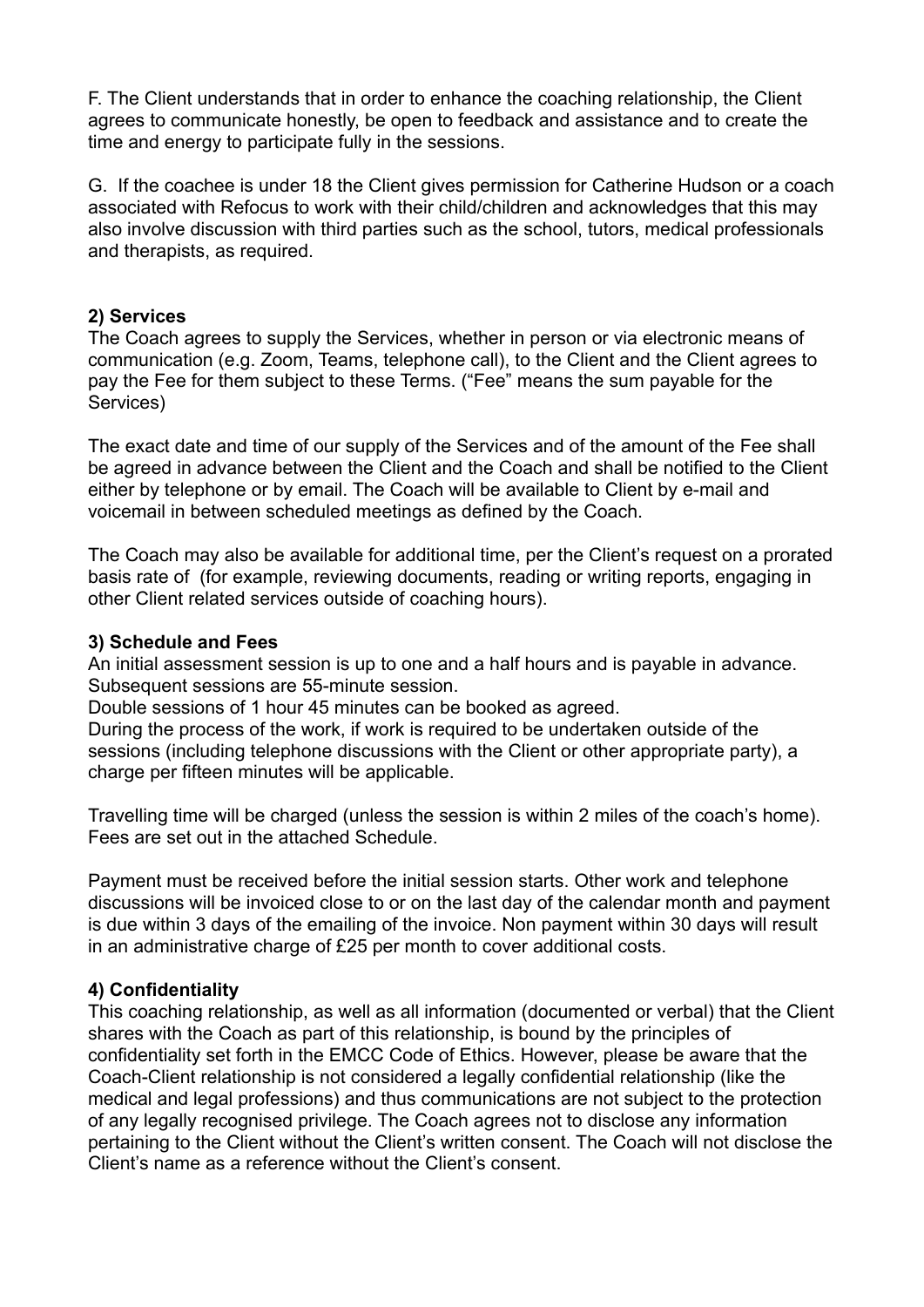Confidential Information does not include information that: (a) was in the Coach's possession prior to its being furnished by the Client; (b) is generally known to the public or in the Client's industry; (c) is obtained by the Coach from a third party, without breach of any obligation to the Client; (d) is independently developed by the Coach without use of or reference to the Client's confidential information; or (e) the Coach is required by statute, lawfully issued subpoena, or by court order to disclose; (f) is disclosed to the Coach and as a result of such disclosure the Coach reasonably believes there to be an imminent or likely risk of danger or harm to the Client or others; and (g) involves illegal activity. The Client also acknowledges his or her continuing obligation to raise any confidentiality questions or concerns with the Coach in a timely manner.

Data is held for the purpose of the coaching process, in applicable circumstances, data will be passed to or shared with any school or institution or individual only with the consent, in the case of a child aged 15 or less, of a parent or, in the case of a student aged 16 or more, of that student.

#### **5) Cancellation Policy**

The Coach and Client agree to adhere to the arranged appointment times.

The Coach and the Client agree to begin and finish all appointments on time. If the Client is more than 10 minutes late to an appointment, the Coach will assume that the appointment is canceled and the Client will be responsible for the full coaching fee. The Client agrees to cancel or reschedule an appointment at least 24 hours in advance, without a change fee. Any changes or cancellations within 24 hours are subject to a 50% cancellation fee.

## **6) Limited Liability**

The Coach makes no guarantees, representations or warranties of any kind or nature, express or implied with respect to the coaching services negotiated, agreed upon and rendered. In no event shall the Coach be liable to the Client for any indirect, consequential or special damages. Notwithstanding any damages that the Client may incur, the Coach's entire liability under these Terms, and the Client's exclusive remedy, shall be limited to the amount actually paid by the Client to the Coach for all coaching services rendered.

## **7) Severability**

If any provision of these Terms shall be held to be invalid or unenforceable for any reason, the remaining provisions shall continue to be valid and enforceable. If the Court finds that any of these Terms is invalid or unenforceable, but that by limiting such Terms it would become valid and enforceable, then such provision shall be deemed to be written, construed, and enforced as so limited.

#### **8) Waiver**

The delay or failure of either party to exercise its powers, rights or remedies under these Terms shall not be construed as a waiver or limitation of that party's right to subsequently enforce and compel strict compliance with every provision of these Terms.

#### **9) Force majeure**

The Coach shall not be liable to the Client nor deemed to be in breach of these Terms by reason of any delay or failure to perform any obligations in relation to the Services, if the delay or failure was due to any cause beyond the Coach's reasonable control.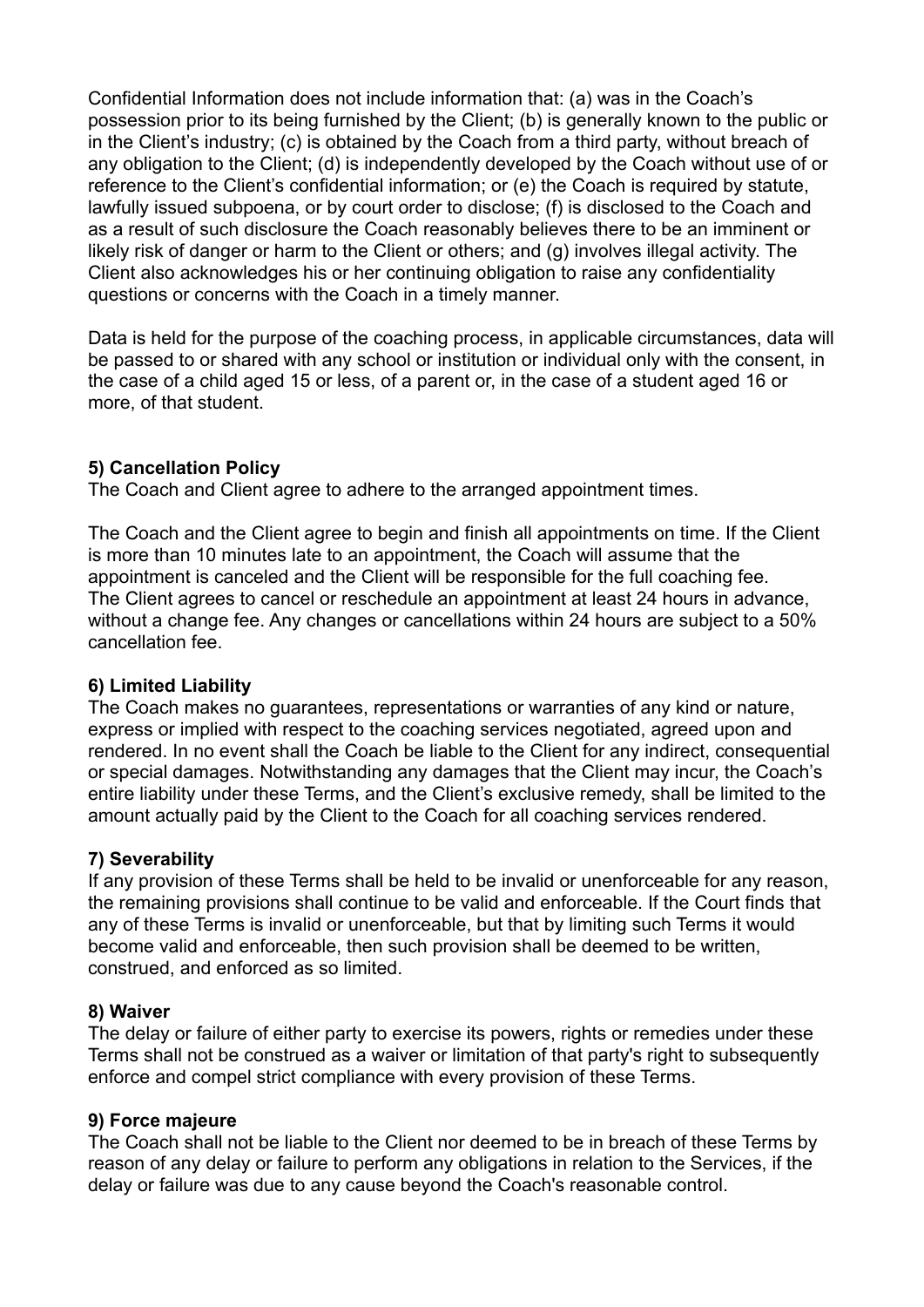## **10) Applicable Law**

These Terms shall be governed and construed in accordance with British law and the parties agree to submit to the exclusive jurisdiction of the courts of England and Wales.

# **Schedule of Fees**

| <b>Activity</b>                         |  |
|-----------------------------------------|--|
| <b>Initial Session (90 minutes)</b>     |  |
| <b>Subsequent Sessions (55 minutes)</b> |  |
| Double sessions (1hour, 45 minutes)     |  |
| Work outside of sessions (per 15 mins)  |  |
| Travel time (per hour)                  |  |